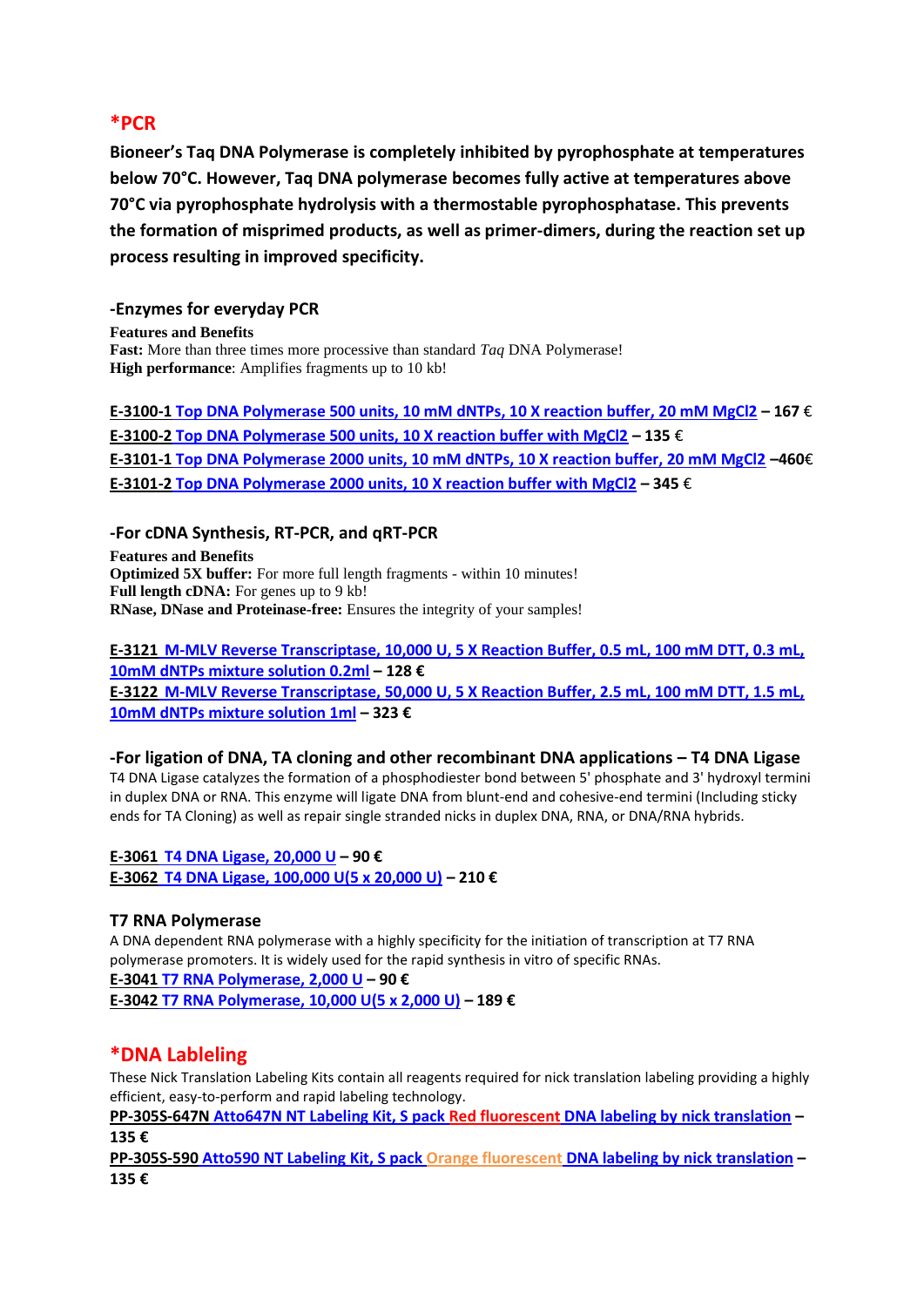## **PP-305S-550 [Atto550 NT Labeling Kit, S pack Yellow fluorescent](http://www.antibody-antibodies.com/product230969-search-Atto550_NT_Labeling_Kit,_S_pack_Yellow_fluorescent_DNA_labeling_by_nick_translation_.html) DNA labeling by nick translation – 135 €**

**PP-305S-488 [Atto488 NT Labeling Kit, S pack Green fluorescent](http://www.antibody-antibodies.com/product230968-search-Atto488_NT_Labeling_Kit,_S_pack_Green_fluorescent_DNA_labeling_by_nick_translation_.html) DNA labeling by nick translation – 135 €**

These PCR Labeling Master contains all reagents required for PCR labeling in a premixed 2x concentrated readyto-use solution.

**PP-307S-TXR [TexasRed PCR Labeling Master, S pack Orange fluorescent](http://www.antibody-antibodies.com/product1998782-search-TexasRed_PCR_Labeling_Master,_S_pack_Orange_fluorescent_DNA_labeling_by_PCR.html) DNA labeling by PCR –117 € PP-307S-488 [Atto488 PCR Labeling Master, S pack Green fluorescent](http://www.antibody-antibodies.com/product230990-search-Atto488_PCR_Labeling_Master,_S_pack_Green_fluorescent_DNA_labeling_by_PCR_.html) DNA labeling by PCR – 135 € PP-301S-425 [Atto425 PCR Labeling Kit, S pack Blue-green](http://www.antibody-antibodies.com/product230929-search-Atto425_PCR_Labeling_Kit,_S_pack_Blue_green_fluorescent_DNA_labeling_by_PCR_.html) fluorescent DNA labeling by PCR – 135 €**

## **\*DNA DYES**

## **31000 EvaGreen® [dye, 20X in water](http://www.antibody-antibodies.com/product183736-search-EVAGREEN,20X.html) – 278 €**

EvaGreen® dye is a green fluorescent nucleic acid dye with features that make the dye useful for several applications including qPCR and DNA melt curve analysis, real-time monitoring of thermophilic helicasedependent amplification (tHDA), routine solution DNA quantification and capillary gel electrophoresis

## **31003-1 Fast EvaGreen® [qPCR Master Mix](http://www.antibody-antibodies.com/product183741-search-Fast_EvaGreen_Master_Mix_for_qPCR_and_HRM_%28500_rxn%29.html) – 408 €**

Fast Evagreen® qPCR Master Mix is a PCR reagent suitable for qPCR using a fast cycling protocol

## **41005 GelGreen [Nucleic Acid Stain, 10,000X in water](http://www.antibody-antibodies.com/product1069371-search-GELGREEN_NUCLEIC_ACID_GEL_STAIN_IN_WATER.html) – 180 €**

## **41004 [GelGreenTM Nucleic Acid Gel Stain, 10,000X in DMSO](http://www.antibody-antibodies.com/product1069372-search-GELGREEN_NUCLEIC_ACID_GEL_STAIN_IN_DMSO.html) – 180 €**

GelGreenTM is an ultra sensitive, stable and enviornmentally safe green fluorescent nucleic acid dye designed to stain either dsDNA, ssDNA or RNA in agarose gels.

## **41003 GelRedTM [Nucleic Acid Gel Stain, 10,000X in water](http://www.antibody-antibodies.com/product1069374-search-GELRED_NUCLEIC_ACID_GEL_STAIN_IN_WATER.html) – 180 €**

## **41002 GelRedTM [Nucleic Acid Gel Stain, 10,000X in DMSO](http://www.antibody-antibodies.com/product1069376-search-GELRED_NUCLEIC_ACID_GEL_STAIN_IN_DMSO.html) – 180 €**

GelRedTM is an ultra sensitive, extremely stable and environmentally safe fluorescent nucleic acid dye designed to replace the highly toxic ethidium bromide

## **G108-G [SafeGreen](http://www.antibody-antibodies.com/product17306-search-SafeGreen.html) – 66 €**

## **G108-W [SafeWhite](http://www.antibody-antibodies.com/product370981-search-SafeWhite.html) – 66 €**

**G108-R [SafeRed](http://www.antibody-antibodies.com/product370979-search-SafeRed.html) – 66 €**

## **G108-P [SafeColour Pack \(G+W+R\)](http://www.antibody-antibodies.com/product370983-search-SafeColour_Pack.html) – 86 €**

SafeViewTM products represent a new and safe class of nucleic acid stains for the visualization of doublestranded DNA, single-stranded DNA, and RNA in agarose gels.

# **Immunohistochemistry**

## **Does xylene make you sick? You can easily get rid of it and actually improve your results:**

## **[HS-200-1GAL](http://www.antibody-antibodies.com/product245747-search-HISTOCLEAR.html) HISTOCLEAR – 95 €**

## **[HS-200-5GAL](http://www.antibody-antibodies.com/product245748-search-HISTOCLEAR.html) HISTOCLEAR – 299 €**

Histo-Clear leaves tissue less hard and brittle than xylene, facilitating the cutting of thin sections and prolonging microtome blade life.

## **Formaldehyde?! No, thanks! We have better:**

## **[SL.FSOLV.05](http://www.antibody-antibodies.com/product3165013-search-5_L_F_Solv___100_percent__Formaldehyde_free___Buffered___pH_Neutral_%28Replaces_the_known_fixator_formaldehyde_40_percent_%29.html) F-SOLV10 – 75 €**

F-solv10 contains no hazardous products and the obtained result is equal to better than a fixation with formaldehyde. (F-solv10 replaces the formaldehyde 4%). F-solv10 does not irritate eyes, throat and nose.

## **[102164 REASTAIN Quick-Diff KIT](http://www.antibody-antibodies.com/product280020-search-REASTAIN_Quick_Diff_KIT.html) – 150 €**

REASTAIN Quick-Diff is an optimised colour and fixative composition for the differential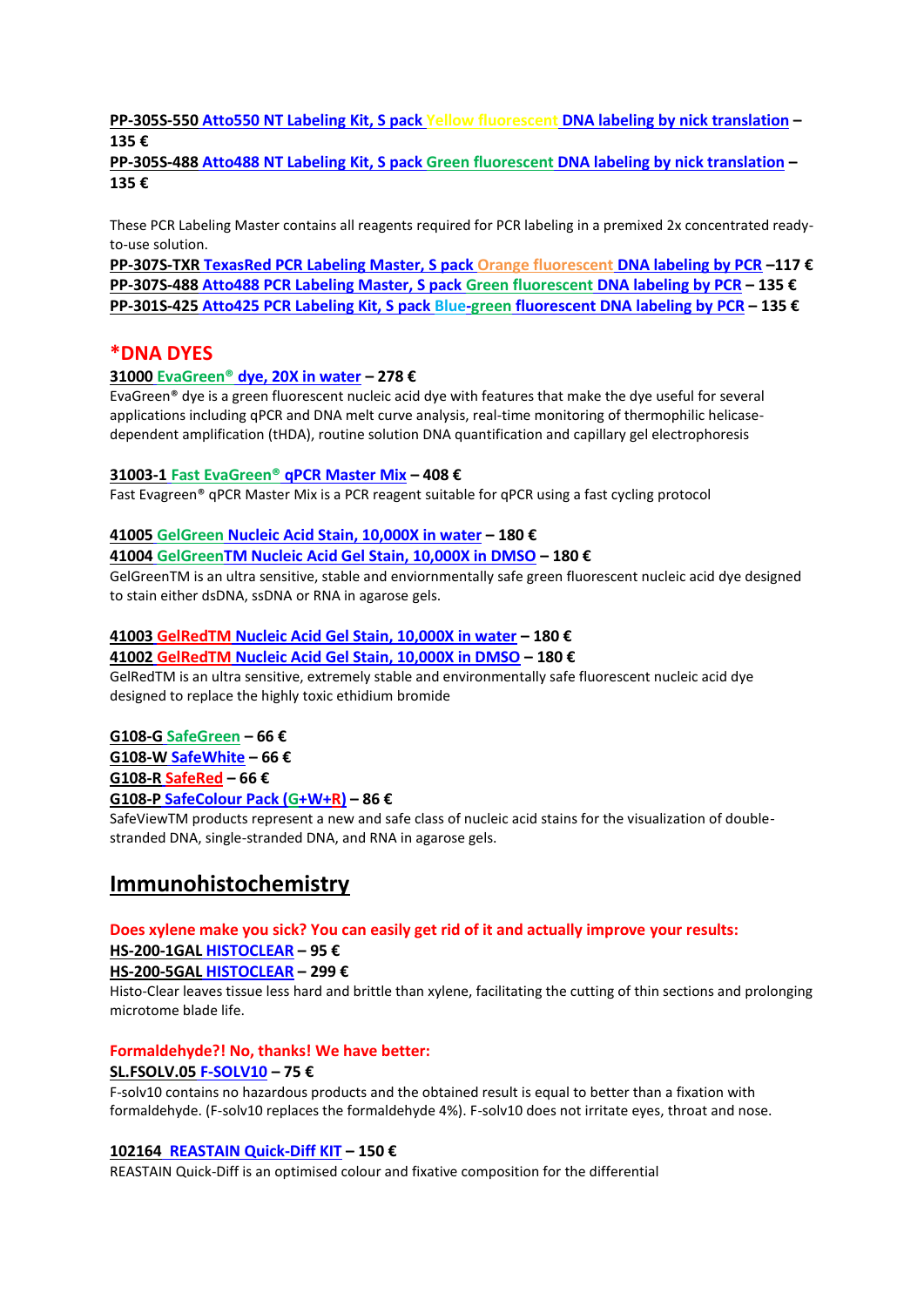staining of cellular elements in peripheral blood smears. Fast 3-minute staining procedure and ready-to-use solutions

### **KA1330 [Lysosome\\_Cytotoxicity Dual Staining Kit](http://www.antibody-antibodies.com/product2154579-search-Lysosome_Cytotoxicity_Dual_Staining_Kit.html) – 329 €**

This Kit provides a convenient tool for studying lysosome function at the cellular level. The kit employs a membrane permeable substance, which reacts with carboxylic acids in the acidic luminal environment of lysosomes, as a probe for the detection of lysosomes in cultured cells.

#### **10-0001 [Primary Antibody Diluent](http://www.antibody-antibodies.com/product1861395-search-Primary_Antibody_Diluent.html) – 141 €**

This product is intended for use with mouse and/or rabbit primary antibodies to dilute the antibody to a lower concentration.

#### **10-0020 [Citrate Buffer pH 6 \(20X\)](http://www.antibody-antibodies.com/product1861406-search-Citrate_Buffer_pH_6_%2820X%29_.html) – 97 €**

This product is intended to be used for the heat induced epitope (or antigen) retrieval (HIER) of formalin-fixed, paraffin-embedded (FFPE) tissues prior to immunohistochemical (IHC) staining.

## **10-0033 [GVA Mounting Solution](http://www.antibody-antibodies.com/product1861416-search-GVA_Mounting_Solution_.html) – 82 €**

The Glycerol Vinyl Alcohol (GVA) Aqueous Mounting Solution is an aqueous, histologic mounting medium and is suitable for tissue specimens and cell smears for viewing by light or fluorescence microscopy.

## **10-0037 [Tris EDTA Buffer pH 9 \(20X\)](http://www.antibody-antibodies.com/product1861419-search-Tris_EDTA_Buffer_pH_9_%2820X%29.html) – 108 €**

Tris EDTA Buffer, pH 9 is designed to break the protein cross-links, thus unmasking the antigens and epitopes in FFPE tissue sections and enhancing staining intensity of many antibodies.

#### **10-0041 [Mini PAP Pen](http://www.antibody-antibodies.com/product1861422-search-Mini_PAP_Pen.html) – 109 €**

#### **10-0045 [Super PAP Pen](http://www.antibody-antibodies.com/product1861424-search-Super_PAP_Pen.html) – 141 €**

During IHC staining, it is necessary to wipe off the liquid around the sections to reduce dilution of the next reagent applied on the specimen. This is a time-consuming and tedious process. This drawback can be avoided when using PAP pen.

#### **10-0044 [PBS Powder \(10X\)](http://www.antibody-antibodies.com/product1861423-search-PBS_Powder_%2810X%29.html) – 105 €**

PBS is used to prepare buffered saline solution which is required in many immunohistochemistry (IHC) and In Situ Hybridization (ISH) staining procedures.

#### **10-0048 [Sensitive DAB Substrate Kit](http://www.antibody-antibodies.com/product1861427-search-Sensitive_DAB_Substrate_Kit.html) – 127 €**

Intended for use during IHC staining procedures on tissue sections when HRP is used as the enzyme. Upon addition to the antibody-HRP complex, DAB forms a brown precipitate at the antigen location. The staining location and pattern is easily observable by light microscopy.

## **PROTEIN RESEARCH**

## **\*Protein Staining**

#### **ISB1L [InstantBlue](http://www.antibody-antibodies.com/uk/product208823-search-InstantBlue___1L.html) - 149 €**

Specially formulated for ultra-fast, sensitive and safe detection of proteins, staining takes minutes without the need to wash, fix, microwave or destain.

#### **300-692-500 [DyeHard Protein Staining solution -](http://www.antibody-antibodies.com/product1770696-search-DyeHard_Protein_Staining_solution___500mL.html) 500mL – 114 €**

Available in blue, green and red colours, these protein stains can detect a minimum 1-3ng of protein per square millimetre of gel.

#### **PS-106S [Brilliant Coomassie Stain \(5x concentrate\)](http://www.antibody-antibodies.com/product1999591-search-Brilliant_Coomassie_Stain_%285x_concentrate%29,_S_pack_Protein_Gel_Staining_Solution.html) – 48 €**

Specifically binds to proteins and only to a minor amount to the gel matrix, making a destaining step in most cases unnecessary. Does not contain methanol or acetic acid - non-toxic and odourless.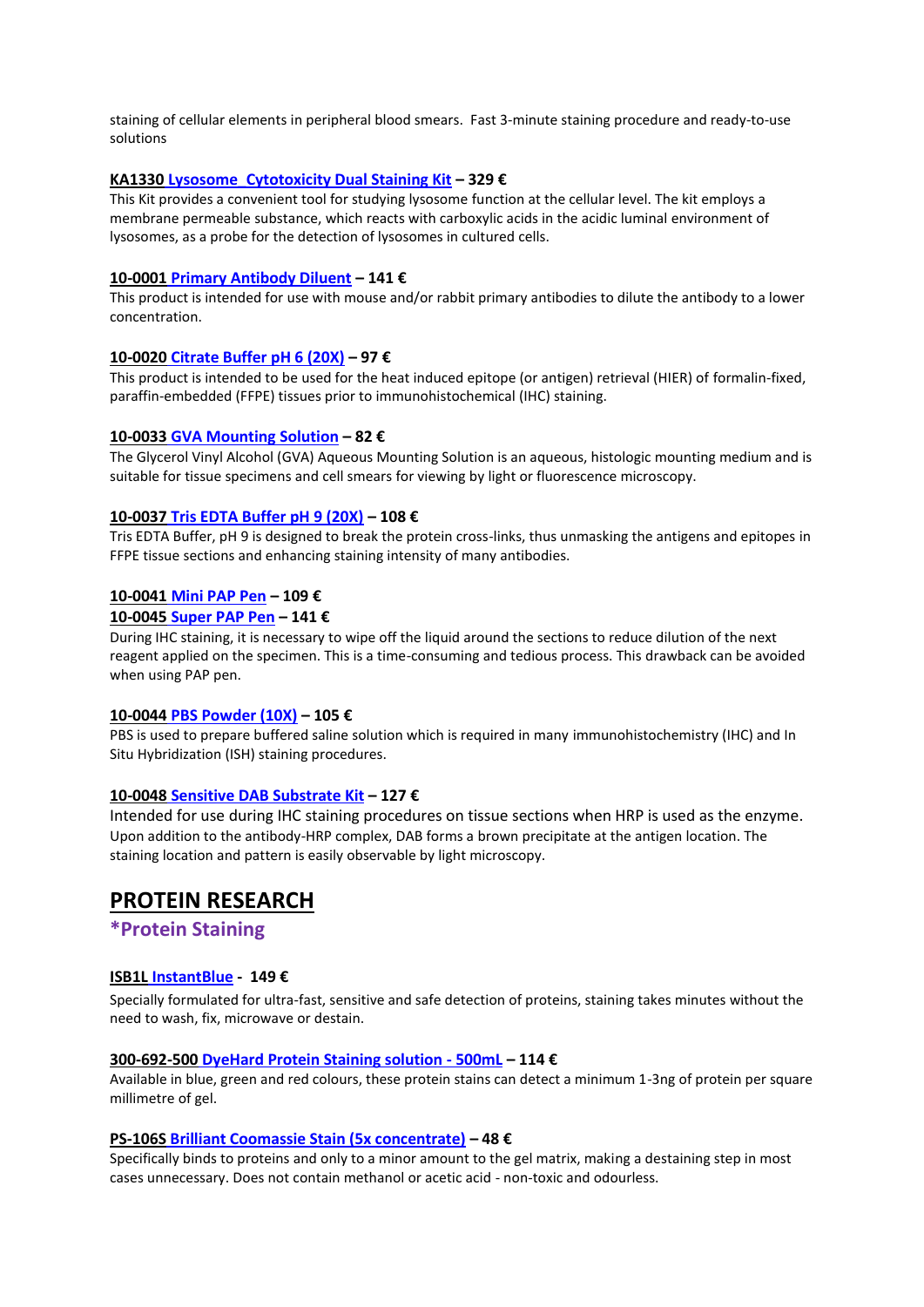# **\*Protein Labeling**

## **FP-201-550 [Atto 550 Protein Labeling Kit](http://www.antibody-antibodies.com/product228107-search-Atto_550_Protein_Labeling_Kit,_Kit_Fluorescent_labeling_of_primary_amino_groups_.html) – 375 €**

This Labeling Kit is designed **for labeling the lysines** with a small fluorophore resulting in a fluorescent protein fluorophore conjugate.

## **FP-202-425 [Atto 425 Protein Labeling Kit](http://www.antibody-antibodies.com/product1763596-search-Atto_425_Protein_Labeling_Kit,_Kit.html) – 466 €**

This Protein Labeling Kit is designed **for labeling the cysteines** with a small fluorophore resulting in a fluorescent protein fluorophore conjugate.

## **FP-202-488 [Atto 488 Protein Labeling Kit](http://www.antibody-antibodies.com/product1763597-search-Atto_488_Protein_Labeling_Kit,_Kit.html) – 466 €**

This Protein Labeling Kit is designed **for labeling the cysteines** of a POI with a small fluorophore resulting in a fluorescent protein fluorophore conjugate.

## **FP-202-532 [Atto 532 Protein Labeling Kit](http://www.antibody-antibodies.com/product1763598-search-Atto_532_Protein_Labeling_Kit,_Kit.html) – 466 €**

This Protein Labeling Kit is designed **for labeling the cysteines** with a small fluorophore resulting in a fluorescent protein fluorophore conjugate.

## **FP-201-655 [Atto 655 Protein Labeling Kit](http://www.antibody-antibodies.com/product228110-search-Atto_655_Protein_Labeling_Kit,_Kit_Fluorescent_labeling_of_primary_amino_groups_.html) – 375 €**

This Protein Labeling Kit is designed **for labeling the lysines** with a small fluorophore resulting in a fluorescent protein fluorophore conjugate.

**iFluor™** dyes are developed for labeling proteins, in particular, antibodies. These dyes are optimized to have minimal fluorescence quenching effect on proteins and nucleic acids. **1235 ReadiLink™ iFluor™ 647 Prote[in Labeling Kit \(optimized for antibodies\)](http://www.antibody-antibodies.com/product1560319-search-ReadiLink%E2%84%A2_iFluor%E2%84%A2_647_Protein_Labeling_Kit_*Microscale_Optimized_for_Labeling_100_%C2%B5g_Antibody_Per_Reaction*.html) – 125 €** Fluorescence excitation and emission maxima close to 647 nm and 660 nm respectively.

**1245 [ReadiLink™ iFluor™ 700 Protein Labeling Kit \(optimized for antibodies\)](http://www.antibody-antibodies.com/product1560325-search-ReadiLink%E2%84%A2_iFluor%E2%84%A2_700_Protein_Labeling_Kit_*Microscale_Optimized_for_Labeling_100_%C2%B5g_Antibody_Per_Reaction*.html) – 125 €** Fluorescence excitation and emission maxima close to 690 nm and 710 nm respectively.

**1220 [ReadiLink™ iFluor™ 350 Protein Labeling Kit](http://www.antibody-antibodies.com/product1560307-search-ReadiLink%E2%84%A2_iFluor%E2%84%A2_350_Protein_Labeling_Kit_*Microscale_Optimized_for_Labeling_100_%C2%B5g_Antibody_Per_Reaction*.html) (optimized for antibodies) – 125 €** Fluorescence excitation and emission maxima of ~350 nm and ~440 nm respectively.

**1230 [ReadiLink™ iFluor™ 594 Protein Labeling Kit \(ptimized for antibodies\)](http://www.antibody-antibodies.com/product1560316-search-ReadiLink%E2%84%A2_iFluor%E2%84%A2_594_Protein_Labeling_Kit_*Microscale_Optimized_for_Labeling_100_%C2%B5g_Antibody_Per_Reaction*.html) – 125 €** Fluorescence excitation and emission maxima of ~590 nm and ~610 nm respectively.

# **Quantifying assays (PROMOTIONAL)**

## **DIUR-500 [QuantiChrom™](http://www.antibody-antibodies.com/product2796569-search-QuantiChrom%E2%84%A2_Urea_Assay_Kit.html) Urea Assay Kit – 249 €**

Sensitive and accurate! Simple and high-throughput! Improved reagent stability and versatility! Low interference in biological samples!

**DIHB-250 QuantiChrom™ [Hemoglobin Assay Kit](http://www.antibody-antibodies.com/product179603-search-QuantiChrom%E2%84%A2_Hemoglobin_Assay_Kit.html) – 233 €** Sensitive and accurate! Simple and high-throughput! Safety! Versatility!

**DLDH-100 QuantiChrom™ [Lactate Dehydrogenase Kit](http://www.antibody-antibodies.com/product179612-search-QuantiChrom%E2%84%A2_Lactate_Dehydrogenase_Kit.html) – 207 €** High sensitivity and wide linear range! Homogeneous and simple procedure! Robust and amenable to HTS!

## **DICT-500 QuantiChrom™ [Creatinine Assay Kit](http://www.antibody-antibodies.com/product179596-search-QuantiChrom%E2%84%A2_Creatinine_Assay_Kit.html) – 240 €**

Sensitive and accurate! Simple and high-throughput! Improved reagent stability and versatility! Low interference in biological samples!

**ECPK-100 EnzyChrom™ [Creatine Kinase Assay Kit](http://www.antibody-antibodies.com/product179636-search-EnzyChrom%E2%84%A2_Creatine_Kinase_Assay_Kit.html) – 325 €**

Sensitive and accurate! Convenient!High-throughput!